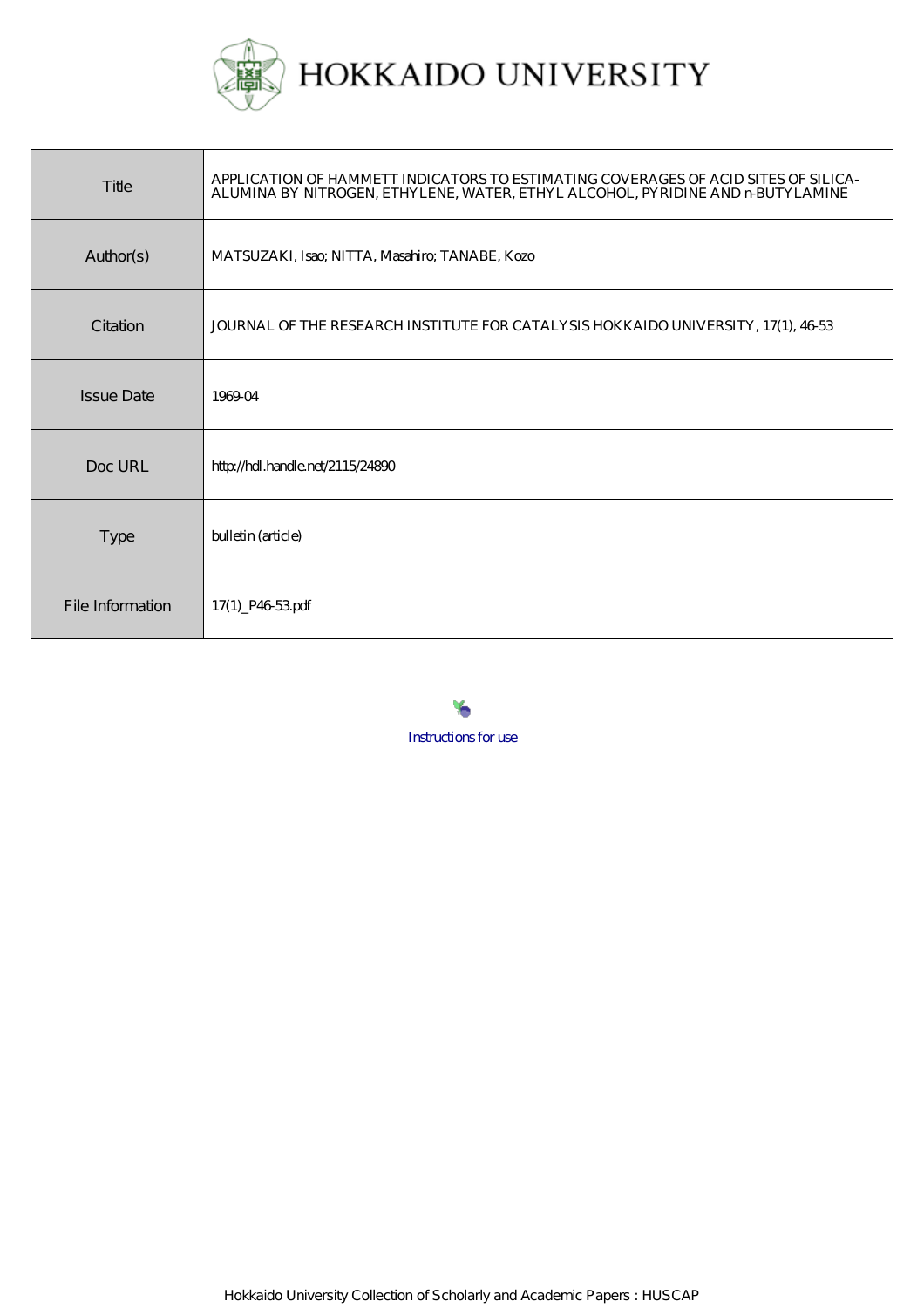J. *Res. 1nst. Catalysis, Hokkaido Univ., Vol.* 17, *No.1, pp.* 46 *to* 53 (1969)

# **APPLICATION OF HAMMETT INDICATORS TO ESTIMATING COVERAGES OF ACID SITES OF SILICA-ALUMINA BY NITROGEN, ETHYLENE, WATER,**  ETHYL ALCOHOL, PYRIDINE AND *n*-BUTYLAMINE

By

Isao MATSUZAKI<sup>\*</sup>, Masahiro NITTA<sup>\*</sup> and Kozo TANABE\*)

(Received December 25, 1968)

#### **Abstract**

Hammett indicators have been applied to estimate the coverages of acid sites of silicaalumina by nitrogen, ethylene, water, ethyl alcohol, pyridine and  $n$ -butylamine and to evaluate the relative  $pK_a$  values of their acidic forms under the conditions employed.

Four of Hammett indicators, dicinnamalacetone ( $pK_a = -3.0$ ), benzeneazodiphenylamine  $(pK_a=+1.5)$ , p-dimethylaminoazobenzene  $(pK_a=+3.3)$ , and methyl red  $(pK_a=+4.8)$ , were allowed to be adsorbed on acid sites of silica-alumina to color it in scarlet or purple, the colors of their acidic forms. The colored silica-alumina was exposed to the reagents in gas phase in the temperature range from  $-60$  or 20 to 150°C and inspected for color change.

The points which have been revealed are: 1) neither nitrogen nor ethylene can be adsorbed; 2) water and ethyl alcohol can be adsorbed on acid sites of  $pK_a \leq -1.7$  and of  $pK_a \leq \sim -2$ , respectively, but their concentrations in the adsorbed phase are small above 50°C; 3) pyridine and *n*-butylamine would be densely adsorbed on acid sites of  $pK_n \leq +5.3$ and of  $pK_a \leq +10.6$ , respectively.

## **Introduction**

The estimation of coverage of active sites on catalyst surface during the progress of reaction is of importance for the study on heterogeneous catalysis but its determination is generally very difficult. One of us<sup>1)</sup> has recently estimated the coverage of catalyst surface by mono- and diadsorbed ethane in the nickel-catalyzed ethylene hydrogenation by making use of ortho- and parahydrogen conversion and  $H_2-D_2$  equilibration. We have extended our interest **in** estimating the coverage to the field of catalysis by solid acids. This paper is concerned with the first phase of approach, dealing with an application of Hammett indicators for qualitative estimation of coverage of silica-alumina by

<sup>\*)</sup> Department of Chemistry, Faculty of Science, Hokkaido University, Sapporo, Japan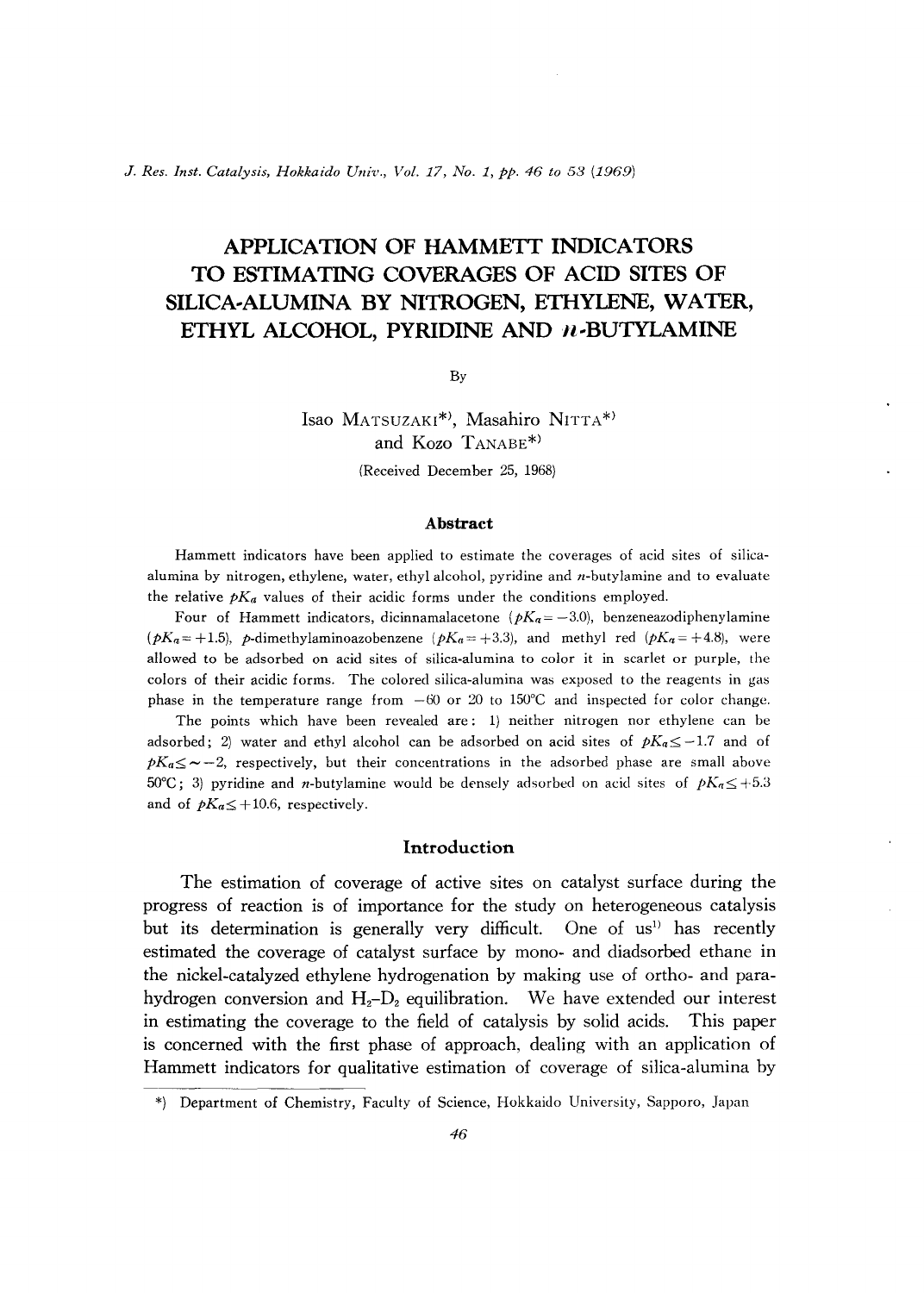#### *Application of Hammett Indicators to Estimating Coverages*

ethylene, water, ethyl alcohol, nitrogen, pyridine and  $n$ -butylamine, the first three of which are the components of hydration of ethylene to ethyl alcohol.

Hammett indicators<sup>2)</sup> which are defined as uncharged bases capable of being converted to conjugate acids by transfer of one proton have been extensively used in cooperation with  $n$ -butylamine for the measurement of the acid strength and the number of acid sites on solid surfaces.<sup>3-6)</sup> The  $pK_a$  value of conjugate acid of a Hammett indicator is used to specify the indicator in its basic form. The principle of the measurement consists in observing acidbase competitive reactions among acid sites, Hammett indicators and *n-butyl*amine in which the  $pK_a$  values of reactants are the leading factor. Thus an acid site having a  $pK_a$  value of  $\alpha$  is defined as one capable of converting any Hammett indicators, whose  $pK_a$  values are equal to and less than  $\alpha$ , to their acid forms.

Silica-alumina has been widely used as solid acid and proved to have acid sites with  $pK_a$  values ranging from  $+6.8$  to as low as below  $-8.2$ . On the other hand, all the reagents mentioned above have basic property: the  $pK_a$ values of H<sub>3</sub>O<sup>+</sup>, C<sub>2</sub>H<sub>5</sub>OH<sub>2</sub><sup>+</sup>, C<sub>3</sub>H<sub>5</sub>NH<sup>+</sup> and *n*-C<sub>4</sub>H<sub>9</sub>NH<sub>3</sub><sup>+</sup>, *i.e.*, the conjugate acids of water, ethyl alcohol, pyridine and *n*-butylamine, are known<sup>7</sup> to be  $-1.7$ ,  $\sim$  -2, +5.3 and +10.6, respectively; the basic strengths of nitrogen and ethylene, though having not determined experimentally, might well be considered to be by far lower than that of ethyl alcohol, the weakest base of the four, since one might think that reactions  $N_2 + H^* = N_2H^*$  and  $C_2H_4 + H^* =$  $C_2H_5^+$  would favor extremely the left hand sides.

Let us consider the interaction of silica-alumina with one of the six basic substances, *e. g.,* with water vapor at room temperature. Water will be adsorbed on those acid sites of  $pK_a \leq -1.7$  with the concentration in adsorbed phase controlled by the thermodynamic nature of the equilibrium between the gas and adsorbed phases. This phenomenon of adsorption can be visualized when we use silica-alumina preliminarily colored with Hammett indicators: the silicaalumina colored with indicators of  $pK_a$   $>$  -1.7 would remain unchanged in color by contact with water vapor, while the one colored with indicators of  $pK_n < -1.7$  would change its color to that of the basic form, *the degree of color change being proportional to the concentration of water adsorbed.* 

The above description illustrates the principle of our intended application of Hammett indicators to the estimation of coverage of active acid sites. For wide applicability of this principle, it is necessary as a sufficient condition that the temperature dependences of  $pK_a$  values of acid sites, Hammett indicators and adsorbates are small in a wide range of temperature. The possibility that this sufficient condition may be filled actually is suggested by the data, $\delta$ ) though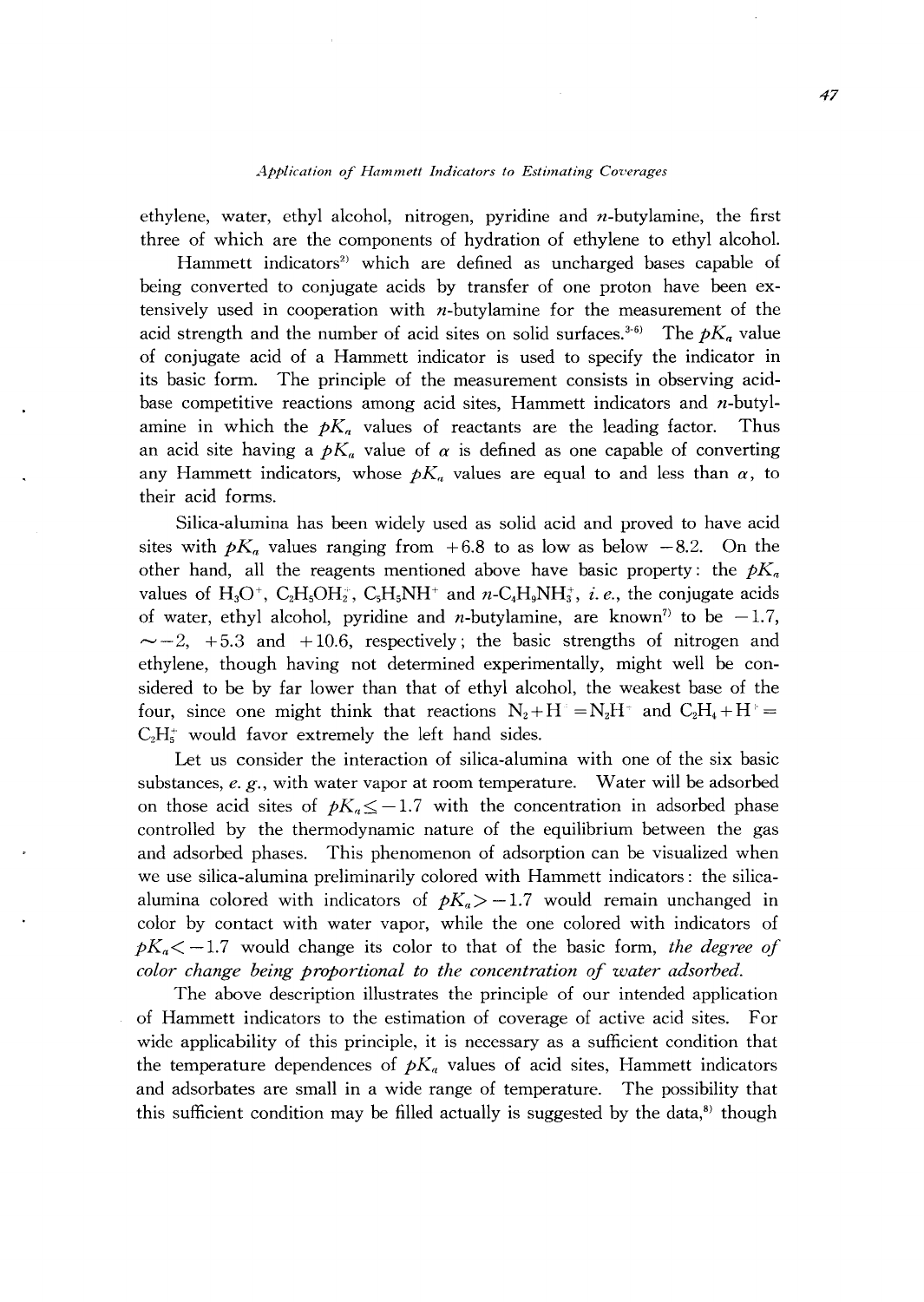limited in number, on the change of  $pK_a$  values of various acids in the range  $0 \sim 50^{\circ}$ C.

## **Experimental**

### **1. Materials used**

## **1. 1. Silica-alumina**

The material used was "Silica-alumina catalyst N 631 (L)" of Nikki Chemical Co., in the form of pellet  $6 \times 6$  mm, containing 13.6% alumina. It was crushed, sieved out to  $5 \sim 10$  mesh and calcined at 400°C for one hour for activation.

### **1. 2. Hammett indicators**

The Hammett indicators used are listed in Table 1. They were used as 0.1 wt % benzene solutions.

| Indicator<br>No. | Substance                    | $pK_a$ (of con-<br>jugate acid) | Supplier and grade                                     |
|------------------|------------------------------|---------------------------------|--------------------------------------------------------|
|                  | dicinnamalacetone            | $-3.0^{3}$                      | Tokyo Chemical Industry<br>Co., guaranteed reagent     |
| и                | benzeneazodiphenylamine      | $+1.59$                         | $, \,$<br>,,                                           |
| ИI               | $p$ -dimethylaminoazobenzene | $+3.3^{10}$                     | $, \,$<br>"                                            |
| IV               | methyl red                   | $+4.8^{11}$                     | Wako Pure Chemical<br>Industries.<br>$^{\prime\prime}$ |

TABLE 1. The Hammett Indicators Used

## **1. 3. Reagents**

The reagents used are listed below:

- (1) nitrogen  $\cdots$  cylinder nitrogen of 99.99% purity.
- $(2)$  water  $\cdots$  deionized water, outgassed by boiling before use.
- (3) ethylene  $\cdots$  over 99.5% purity from Takachiho Chemical Industries Co.
- (4) ethyl alcohol  $\cdots$  extra pure grade from Kanto Chemical Co.
- (5) pyridine  $\cdots$  guaranteed reagent from Kanto Chemical Co.
- $(6)$  *n*-butylamine  $\cdots$  guaranteed reagent from Wako Pure Chemical Industries.

#### **2. Apparatus used**

The apparatus used is shown schematically in Fig. 1. V is a vessel containing silica-alumina. EF is an electric furnace thermostated by means of a thermocouple fixed at the middle of the outer wall of the vessel. The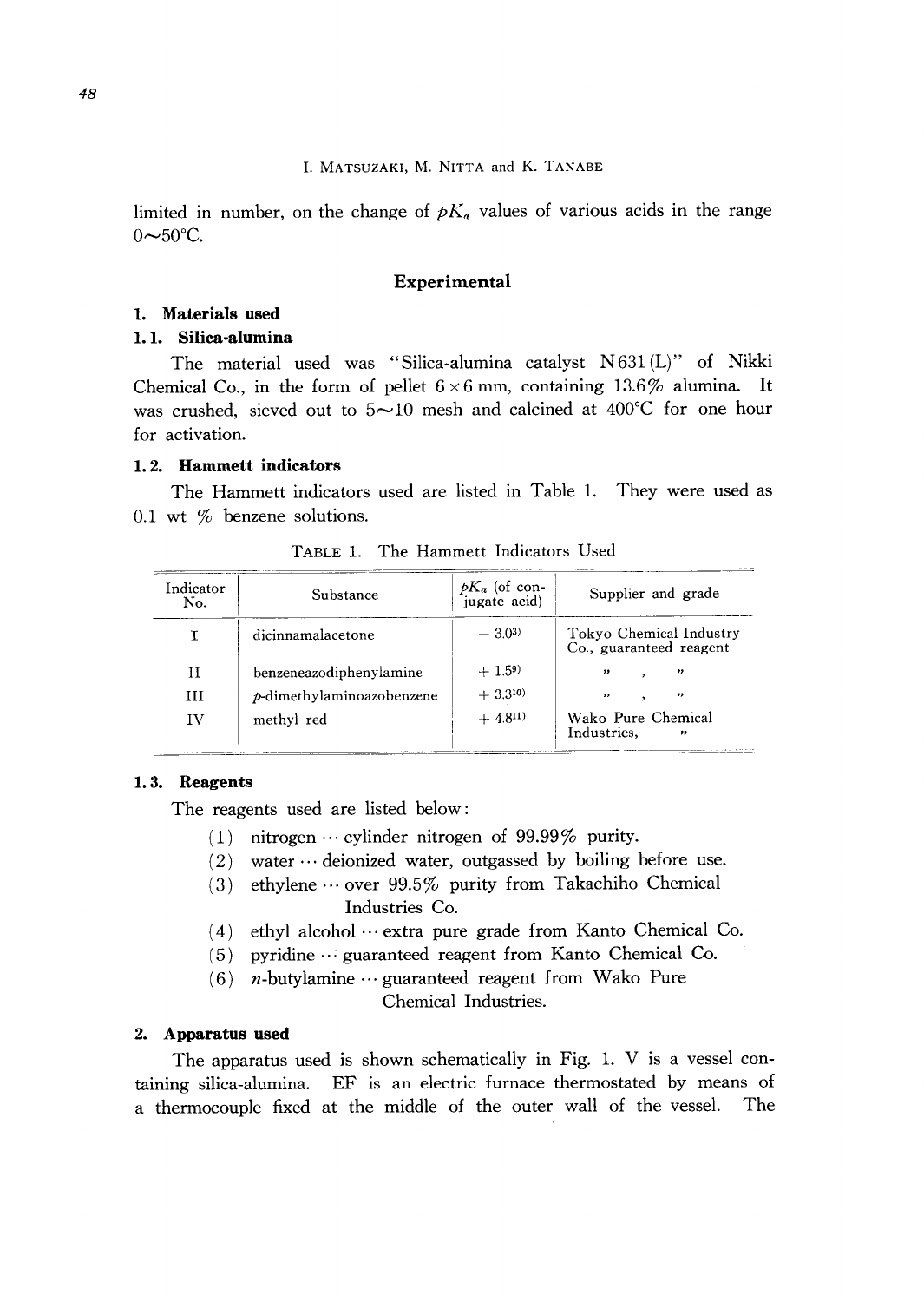*Application of Hammett Indicators to Estimating Coverages* 



Fig. 1. Apparatus used

temperature of the silica-alumina was observed on a millivolt meter connecting to a thermocouple inserted in the well, W, of the vessel. When the vessel was needed to be cooled, the electric furnace was replaced by a methanol bath cooled with dry ice. S is a liquid vaporizer equipped with a fritted glass disk, FG, at the bottom and a silicone rubber disk, SR, at the top. TS is a water bath thermostated at 20°C. CP is a diaphragm-type gas circulation pump, the arrows indicating the direction of gas flow. M is a mercury manometer.

#### 3. **Procedure**

## 3. **1. Preparation and charging of colored silica-alumina**

To  $15 \text{ m}$  of benzene was added  $3.5 \text{ g}$  of the silica-alumina and then  $0.1 \text{ m}$  of one of the indicator solutions. The indicator was adsorbed onto acid sites to color the silica-alumina in light purple or scarlet, the color of the acidic form of the indicator. After decanting out the benzene the colored silica-alumina was dried at 90°C. We had thus four kinds of silica-alumina each colored with one of the four indicators.

Each 1 g of the four colored silica-alumina was put in the vessel in layers using glass wool as plugs and inserts, evacuated at 50°C for 30 min and cooled to room temperature or  $-60^{\circ}$ C.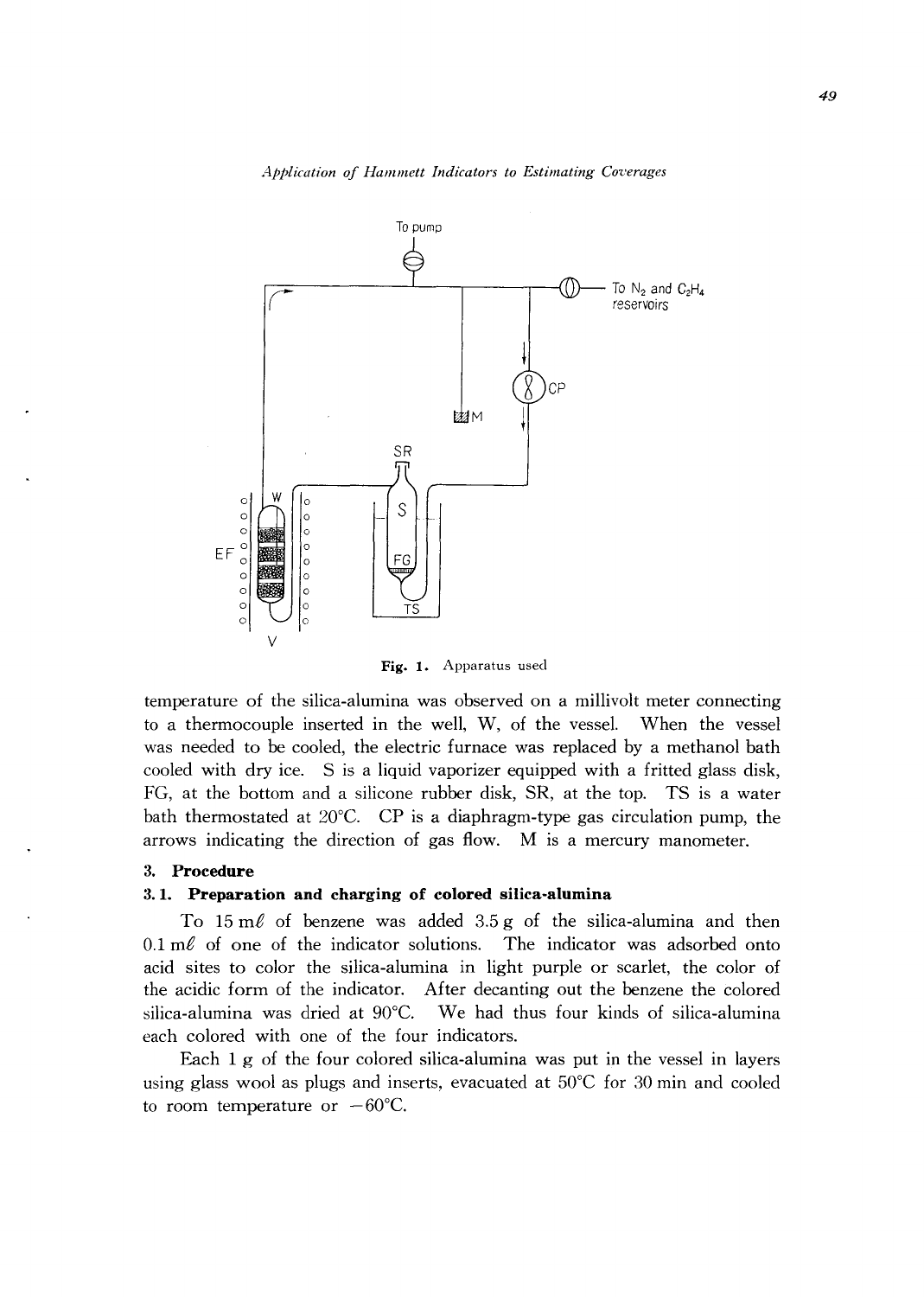#### 1. MATSUZAKI, M. NITTA and K. TANABE

#### 3. 2. **Contact of reagents to colored silica-alumina**

Nitrogen was introduced into the apparatus with the vessel kept at room temperature, circulated for 30 min and the silica-alumina was inspected by naked eye for any color change. The vessel was then inserted into the electric furnace and heated at a higher temperature under circulation of nitrogen. After keeping the vessel for 30 min at that temperature the electric furnace was removed and the color of the silica-alumina promptly inspected. In the same fashion color inspections were made at several temperatures up to 150°C. Ethylene was used in the same way as nitrogen except that  $-60^{\circ}$ C was employed additionally.

In runs using the liquid reagents, the liquid vaporizer was used together with nitrogen as carrier gas: for example, water was injected via the silicone rubber disk into the liquid vaporizer through which nitrogen was being circulated, and after a while the vapor pressure of water reached the saturation value at the temperature of the water thermostat. Similar observations of color change were made at various temperatures ranging from 20 to 150°C.

When a series of observation was over for a reagent, the silica-alumina was evacuated at 150°C. After this evacuation, except for the cases with pyridine and  $n$ -butylamine, the colors of the four samples were the same as those of the unused ones, so that the set of the same charges was used successively. After runs with pyridine and n-butylamine the silica-alumina samples were renewed.

## Results **and** discussion

The results obtained are shown in Table 2. The  $pK_a$  values, which we know for the indicators and reagents used, are those at room temperature and our knowledge on their temperature dependence is lacking almost completely. However, we might regard them as constant in the range  $20\sim150^{\circ}$ C, because the observed changes<sup>8</sup> in  $pK_a$  values of various acids in the range  $0 \sim 50^{\circ}$ C are so amall and because there are no results in Table 2 against regarding the  $pK_a$  values constant. The latter reason can be well understood if we pay special attention to the phenomena that both pyridine  $(pK_a=+5.3)$ and *n*-butylamine  $(pK_a = +10.6)$  are capable of converting all the acidic forms of the indicators  $(pK_a = -3.0 \rightarrow +4.8)$  to the basic irrespective of the temperature, and that both water  $(pK_a = -1.7)$  and ethyl alcohol  $(pK_a = -2.0)$  are capable of converting the acidic form of the indicator I  $(pK_a = -3.0)$ , but incapable of converting those of the other indicators  $(pK_a > -1.7)$ . Therefore, we shall advance consideration in what follows on the basis of independence of  $pK_a$  upon temperature.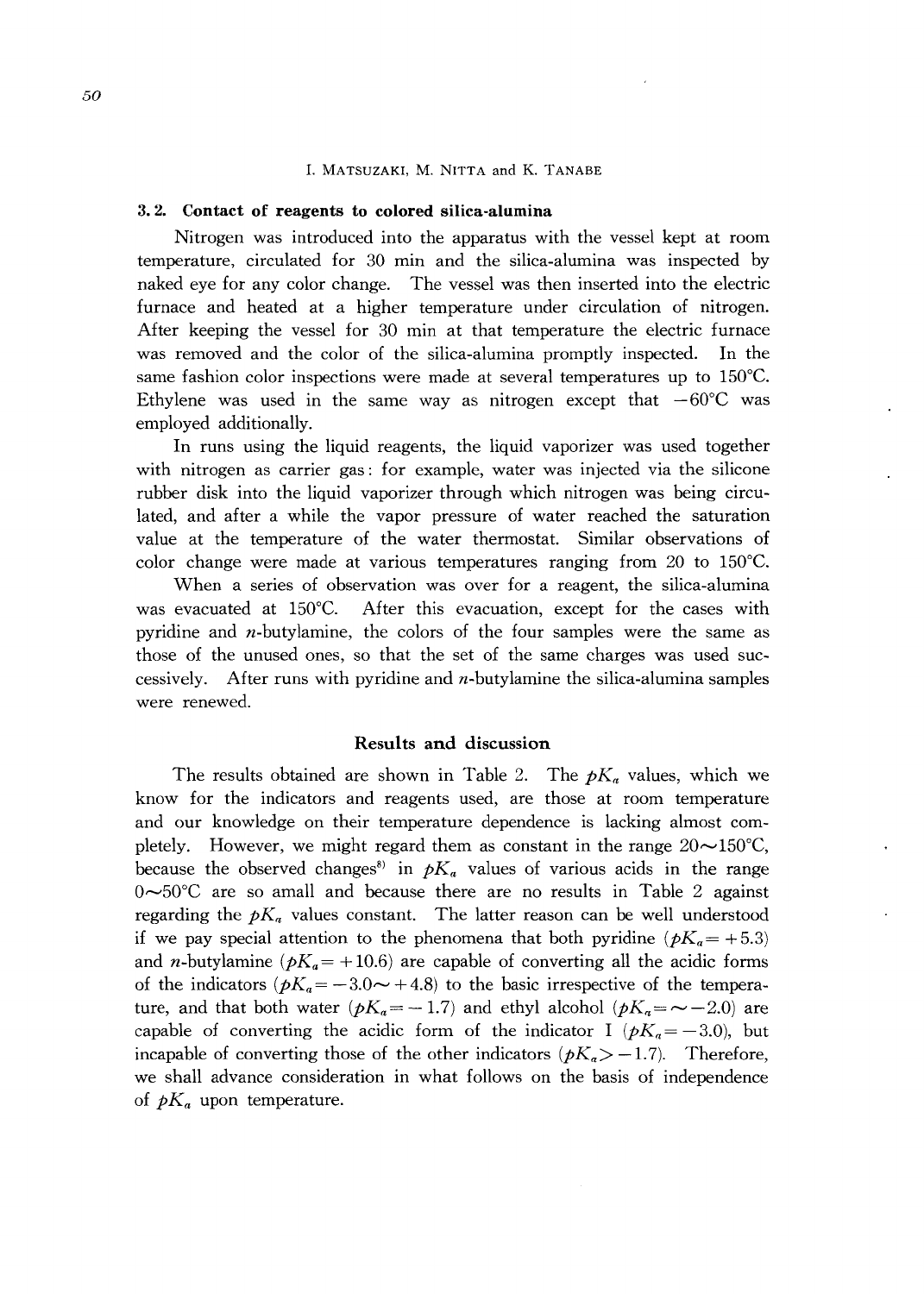| Indicator<br>No.<br>$(pK_a)$ | Color<br>change<br>acidic<br>basic     | Temp.<br>$\rm ^{\circ}C$        | Color change or color when contacted with            |                                                                                |                                          |                                                             |                                                                                                 |                                                                                         |                                                                               |
|------------------------------|----------------------------------------|---------------------------------|------------------------------------------------------|--------------------------------------------------------------------------------|------------------------------------------|-------------------------------------------------------------|-------------------------------------------------------------------------------------------------|-----------------------------------------------------------------------------------------|-------------------------------------------------------------------------------|
|                              |                                        |                                 | $\mathrm{N}_2$<br>$(600 \, \text{mm})$               | $C_2H_4$<br>$(600 \; \text{mm})$                                               | $N_2(600 \text{ mm})$                    | $C_2H_4(600 \text{ mm})$                                    | $N_2(600 \text{ mm}) +$<br>$ +H_2O(25 \text{ mm}) +H_2O(25 \text{ mm}) C_2H_5OH(38 \text{ mm})$ | $N_2(600 \text{ mm}) +$<br>$n$ -butylamine<br>$(50 \text{ mm})$                         | $N_2(600\,mm) +$<br>pyridine (20 mm)                                          |
| $\mathbf T$<br>$(-3.0)$      | light<br>scarlet<br>yellowish<br>white | $-60$<br>20<br>50<br>100<br>150 | none<br>$, \,$<br>$\boldsymbol{\mathcal{H}}$<br>,,   | none<br>$\pmb{\cdot}$<br>,,<br>,,<br>,,                                        | yellowish<br>white<br>,<br>none<br>,,    | yellowish<br>white<br>$, \,$<br>none<br>$\pmb{\mathcal{V}}$ | yellowish<br>white<br>,,<br>none<br>$\pmb{\cdot}$                                               | yellowish<br>white<br>,,<br>, 7<br>$\pmb{\mathcal{V}}$                                  | yellowish<br>white<br>$\boldsymbol{\eta}$<br>$, \,$<br>$, \,$                 |
| $\mathbf H$<br>$(+ 1.5)$     | light<br>purple<br>yellowish<br>white  | $-60$<br>20<br>50<br>100<br>150 | none<br>$^{\rm \prime}$<br>,,<br>$\boldsymbol{\eta}$ | none<br>$\, \,$<br>$, \,$<br>, ,<br>$, \,$                                     | none<br>$, \,$<br>,,<br>$\pmb{\gamma}$   | none<br>,,<br>,,<br>$\boldsymbol{\mathcal{D}}$              | none<br>,,<br>$\pmb{\gamma}$<br>$\pmb{\cdot}$                                                   | yellowish<br>white<br>"<br>,,<br>$, \,$                                                 | yellowish<br>white<br>"<br>$\mathbf{z}$<br>$\boldsymbol{\gamma}$              |
| $\mathbb H$<br>$(+3.3)$      | light<br>scarlet<br>yellowish<br>white | $-60$<br>20<br>50<br>100<br>150 | none<br>,,<br>"<br>$\pmb{\mathcal{H}}$               | none<br>$, \,$<br>$\pmb{\cdot}$<br>$\boldsymbol{\mathcal{P}}$<br>$\pmb{\cdot}$ | none<br>,,<br>, ,<br>$\pmb{\mathcal{V}}$ | none<br>, ,<br>$, \,$<br>$,\,$                              | none<br>,,<br>$\boldsymbol{\mathcal{P}}$<br>,,                                                  | yellowish<br>white<br>$\mathbf{r}$<br>$\pmb{\mathcal{P}}$<br>$\boldsymbol{\mathcal{H}}$ | yellowish<br>white<br>$, \,$<br>$^{\rm \prime}$<br>$\boldsymbol{\mathcal{P}}$ |
| <b>IV</b><br>$(+ 4.8)$       | light<br>purple<br>yellowish<br>white  | $-60$<br>20<br>50<br>100<br>150 | none<br>$\pmb{\mathcal{V}}$<br>,,<br>,,              | none<br>$, \,$<br>$, \,$<br>$, \,$<br>,,                                       | none<br>,,<br>$^{\rm \prime}$<br>$, \,$  | none<br>,,<br>,,<br>,,                                      | none<br>$, \,$<br>$^{\rm 32}$<br>$\pmb{\mathcal{P}}$                                            | yellowish<br>white<br>$\bullet$<br>$\pmb{\mathcal{P}}$<br>,,                            | yellowish<br>white<br>$^{\prime\prime}$<br>$\pmb{\cdot}$<br>$, \,$            |

TABLE 2. Color Change of Hammett Indicator-Adsorbed Silica-Alumina by Contact with Reagents

 $\mathcal{L}$ 

 $\lambda$ 

 $\epsilon$ 

 $\bar{u}$ 

phi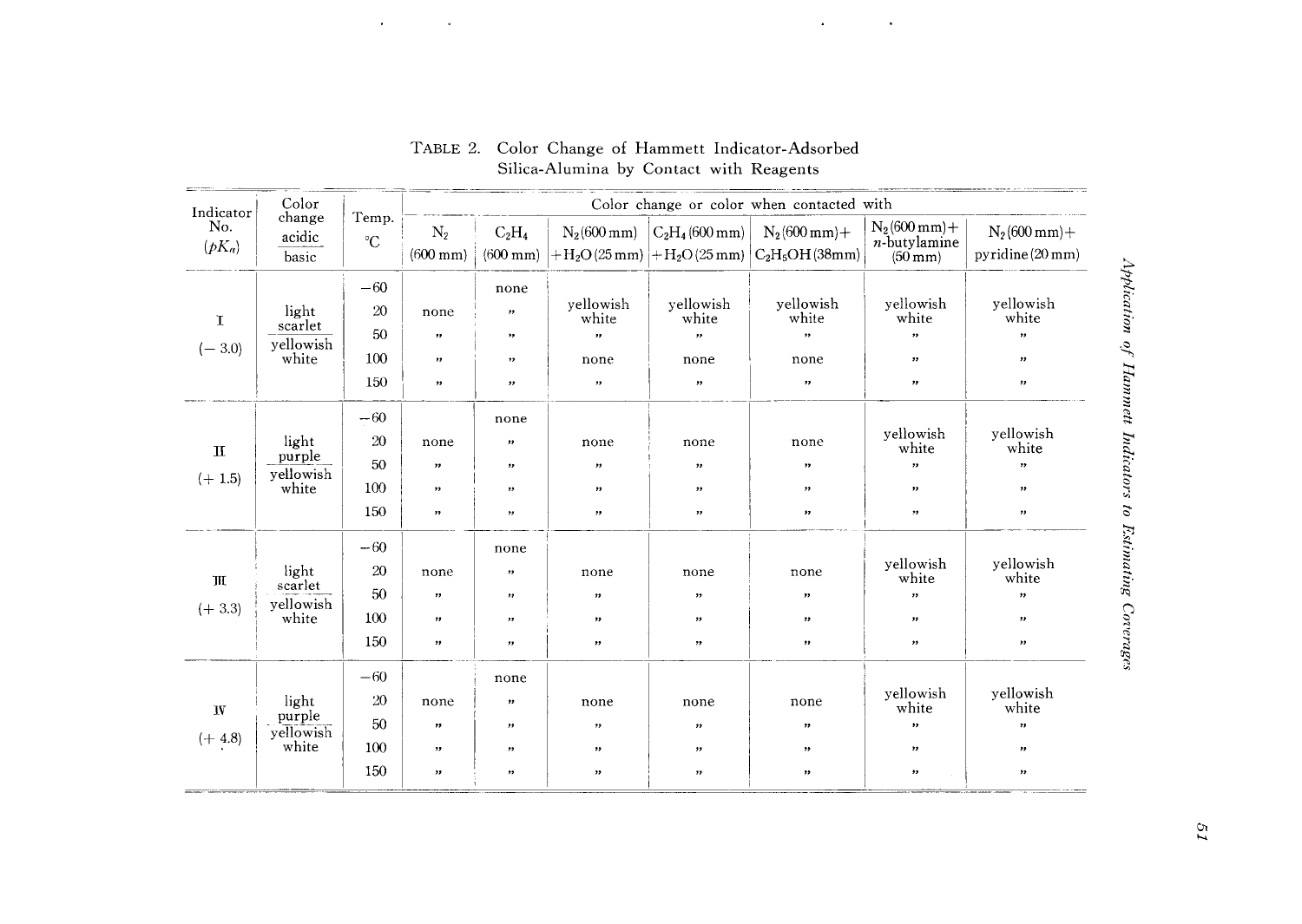#### I. MATSUZAKI, M. NITTA and K. TANABE

Neither nitrogen nor ethylene was capable of converting any acidic forms of the indicators. For these phenomena the following two different explanations are applicable: 1) the basic strengths of nitrogen and ethylene are too weak to replace even the acidic form  $(pK_a = -3.0)$  of the indicator I; 2) both nitrogen and ethylene can react with acid sites of a certain low range of  $pK_a$  values but their concentrations at adsorption equilibrium are too small to result in perceptible color change. Of these two, we are rather in favor of the first case, since the basic strengths of nitrogen and ethylene would be by far weaker than water, ethyl alcohol and dicinnamalacetone.

Water vapor could convert, at lower temperatures, nothing but the acidic form of indicator I whose  $pK_a$  value is less than that of  $H_3O^+$ , as expected from the role of  $pK_a$  value in acid-base reactions. From the observed clear color change, it is concluded that at 20° and 50°C water is adsorbed densely on those acid sites of  $pK_a \leq -1.7$ . As seen from the table, rise in temperature caused the decrease in converting capacity of water for the acidic form of indicator 1. This phenomenon means that the equilibrium concentration of water adsorbed on acid sites of  $pK_n \leq -1.7$  becomes less with rise in temperature, in accordance with the general rule for adsorption.

The behavior of ethyl alcohol was almost the same as that of water, as expected from a small difference in  $pK_a$  of their conjugate acids. With pyridine and n-butylamine, adsorption was observed by far stronger than with water and ethyl alcohol, in parallel with the order of basic strengths.

When the mixture of ethylene and water was applied and there was therefore possibility of the hydration to ethyl alcohol taking place, the color change was quite the same as with water. The liquid in the vaporizer was analyzed by means of a gas chromatography with the result that nothing was formed at all. It is, therefore, concluded from comparison of the three color changes with ethylene, water and ethylene plus water, that the contact of silica-alumina with a mixture of ethylene and water will result in the predominant adsorption of water on the acid sites of  $pK_a \leq -1.7$ .

The hydration of ethylene to ethyl alcohol by solid acids proceeds in the range  $200 \sim 300^{\circ}$ C with a mixture of atmospheric ethylene and water vapor of about 20 mm. With respect to active acid sites and their coverages in this hydration, the above-mentioned findings permit us to draw a rough picture: 1) water and ethyl alcohol are capable of being adsorbed on acid sites of  $pK_a \leq -1.7$  and of  $pK_a \leq -2$ , respectively, but their concentrations in the adsorbed phase are small; 2) ethylene would be unable to be adsorbed on any acid sites.